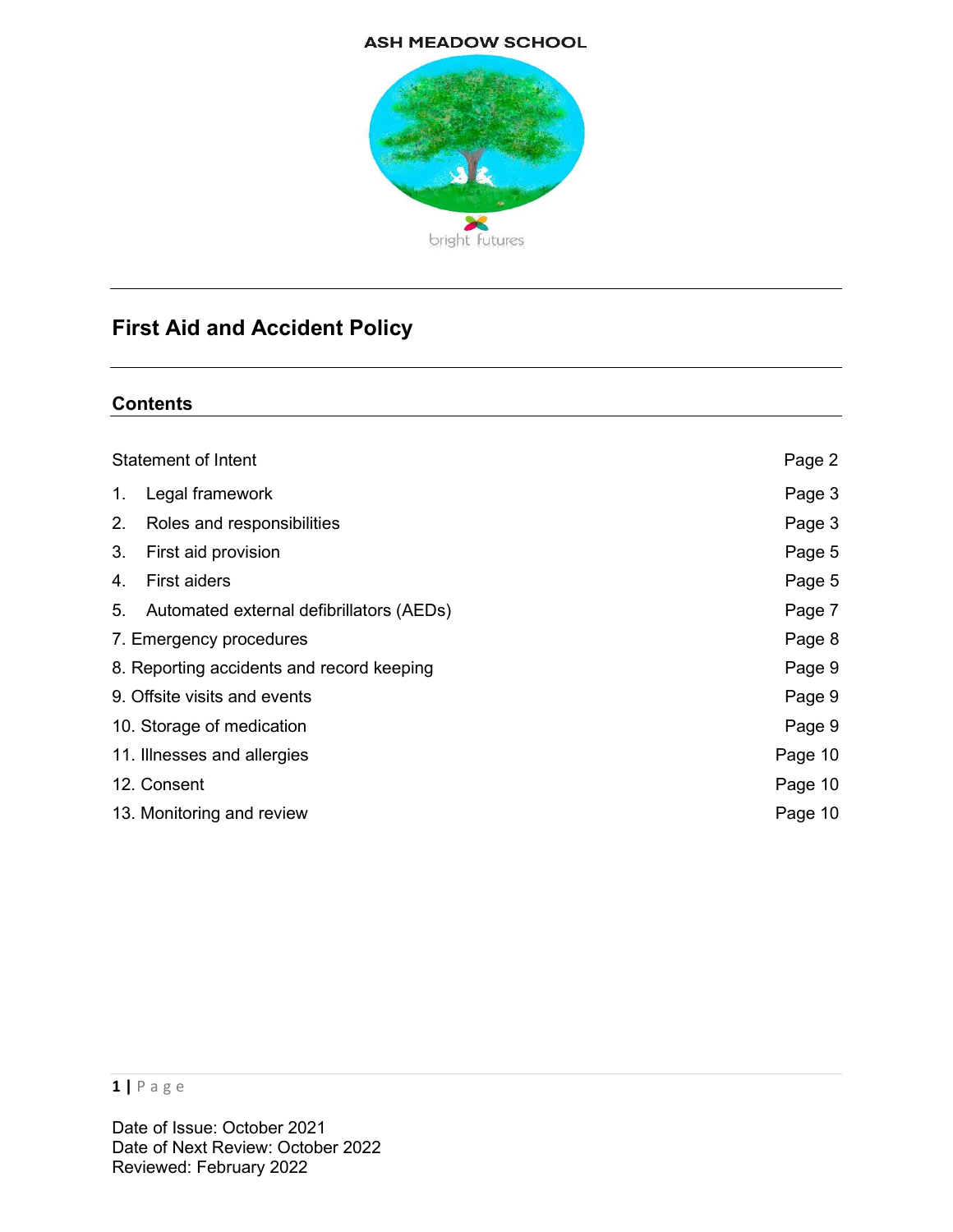# Statement of intent

Ash Meadow School is committed to providing emergency first aid provision in order to deal with accidents and incidents affecting staff, pupils and visitors. The arrangements within this policy are based on the results of a suitable and sufficient risk assessment carried out by the school in regard to all staff, pupils and visitors.

The school will take every reasonable precaution to ensure the safety and wellbeing of all staff, pupils and visitors.

This policy aims to:

- Ensure that the school has adequate, safe and effective first aid provision for every pupil, member of staff and visitor to be well looked after in the event of any illness, accident or injury, no matter how major or minor.
- Ensure that staff and pupils are aware of the procedures in the event of any illness, accident or injury.
- Ensure that medicines are only administered at the school when express permission has been granted for this.
- Ensure that all medicines are appropriately stored.
- Promote effective infection control.

Nothing in this policy will affect the ability of any person to contact the emergency services in the event of a medical emergency. For the avoidance of doubt, staff should dial 999 in the event of a medical emergency before implementing the terms of this policy and make clear arrangements for liaison with ambulance services on the school site.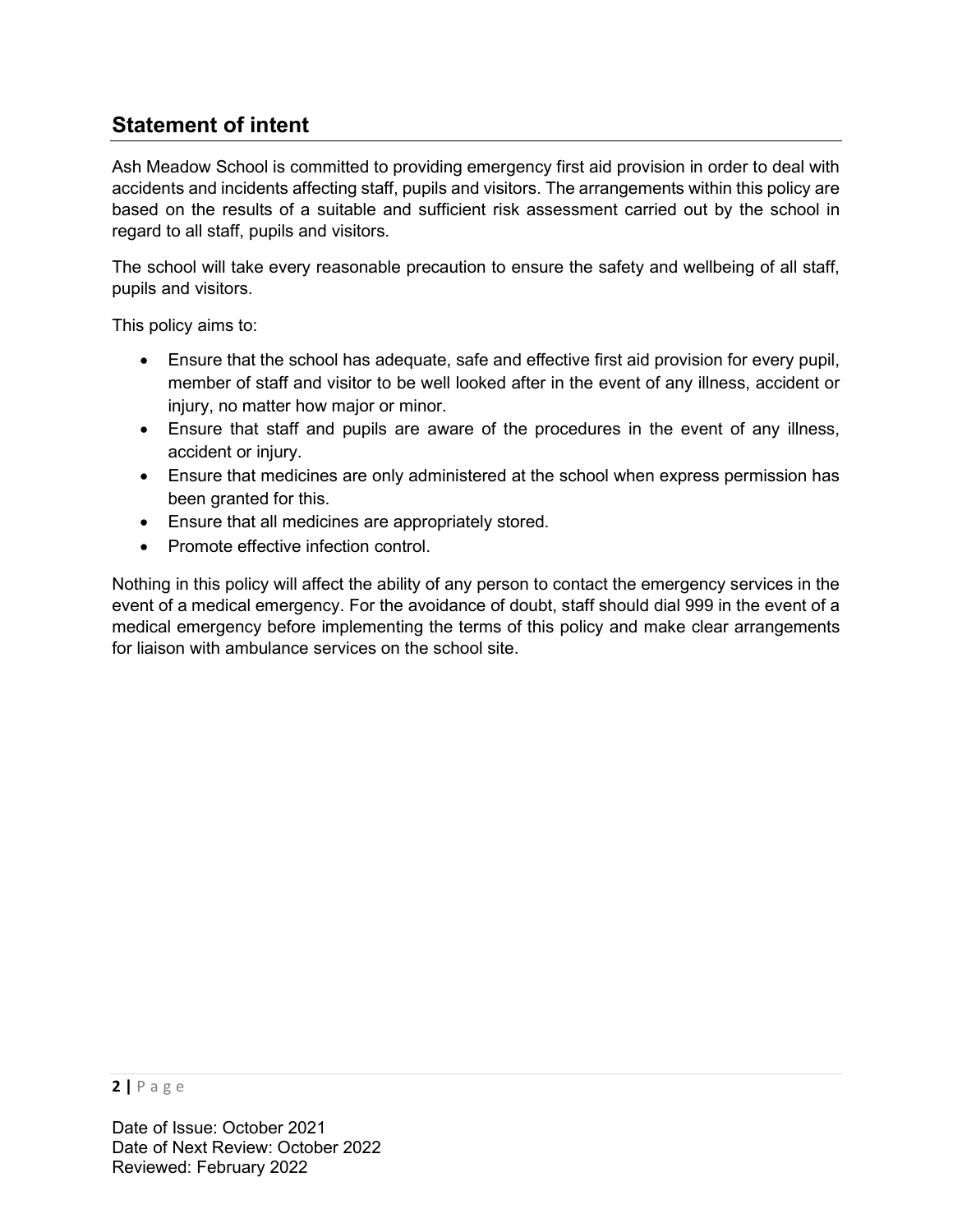# 1. Legal framework

This policy has due regard to legislation and statutory guidance, including, but not limited to, the following:

- Health and Safety at Work etc. Act 1974
- The Health and Safety (First Aid) Regulations 1981
- The Road Vehicles (Construction and Use) Regulations 1986
- The Management of Health and Safety at Work Regulations 1999
- The Reporting of Injuries, Diseases and Dangerous Occurrences Regulations (RIDDOR) 2013
- DfE (2015) 'Supporting pupils at school with medical conditions'
- DfE (2000) 'Guidance on first aid for schools'
- DfE (2019) 'Automated external defibrillators (AEDs)'
- DfE (2021) 'Statutory framework for the early years foundation stage'
- DfE (2022) 'First aid in schools, early years and further education'

The policy is implemented in conjunction with the following school policies:

- Health and Safety Policy
- Administering Medication Policy
- Infection Control Policy
- Supporting Pupils with Medical Conditions Policy
- Records Management Policy
- Allergen and Anaphylaxis Policy
- Promoting Good Behaviour Policy
- Child Protection and Safeguarding Policy
- Lone Working Policy
- Educational Visits and School Trips Policy

# 2. Roles and responsibilities

The governance team is responsible for:

- The overarching development and implementation of this policy and all corresponding procedures.
- Ensuring that the relevant risk assessments, and assessments of the first aid needs of the school specifically, have been conducted.
- Ensuring that there is a sufficient number of appointed first aiders within the school based upon these assessments.
- Ensuring that there are procedures and arrangements in place for first aid during off-site or out-of-hours activities, e.g. educational visits or parents' evenings.

#### 3 | P a g e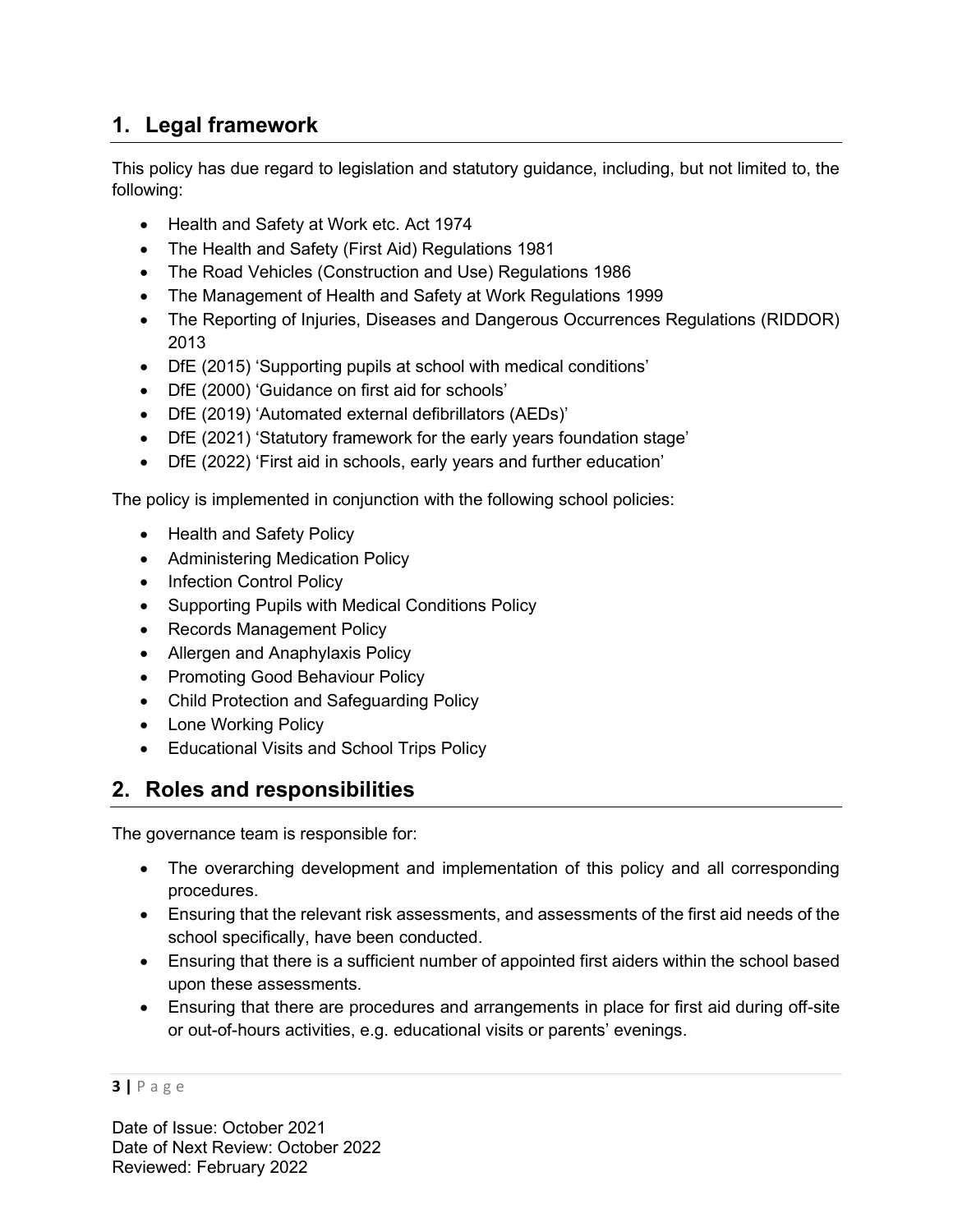- Ensuring that insurance arrangements provide full cover for any potential claims arising from actions of staff acting within the scope of their employment.
- Ensuring that appropriate and sufficient first aid training is provided for staff, and ensuring that processes are in place to validate that staff who have undertaken training have sufficient understanding, confidence and expertise in carrying out first aid duties.
- Ensuring that adequate equipment and facilities are provided for the school site.
- Ensuring that first aid provision for staff does not fall below the required standard and that provision for pupils and others complies with the relevant legislation and guidance.
- Ensuring that an 'appointed person' is selected from amongst staff to take the lead in first aid arrangements and procedures for the school.

The head of school is responsible for:

- The development and implementation of this policy and its related procedures.
- Ensuring that all staff and parents are made aware of the school's policy and arrangements regarding first aid.
- Ensuring that all staff are aware of the locations of first aid equipment and how it can be accessed, particularly in the case of an emergency.
- Ensuring that all pupils and staff are aware of the identities of the school first aiders and how to contact them if necessary.
- Staff are responsible for:
- Ensuring that they have sufficient awareness of this policy and the outlined procedures, including making sure that they know who to contact in the event of any illness, accident or injury.
- Endeavouring at all times to secure the welfare of the pupils at school.
- Making pupils aware of the procedures to follow in the event of illness, accident or injury.

First aid staff are responsible for:

- Completing and renewing training as dictated by the governing board.
- Ensuring that they are comfortable and confident in administering first aid.
- Ensuring that they are fully aware of the content of this policy and any procedures for administering first aid, including emergency procedures.
- Keeping up to date with government guidance relating to first aid in schools.

The appointed person is responsible for:

- Overseeing the school's first-aid arrangements.
- Taking charge when someone is injured or becomes ill.
- Looking after the first-aid equipment, e.g. restocking the first aid container.
- Ensuring that an ambulance or other professional medical help is summoned when appropriate.

#### 4 | P a g e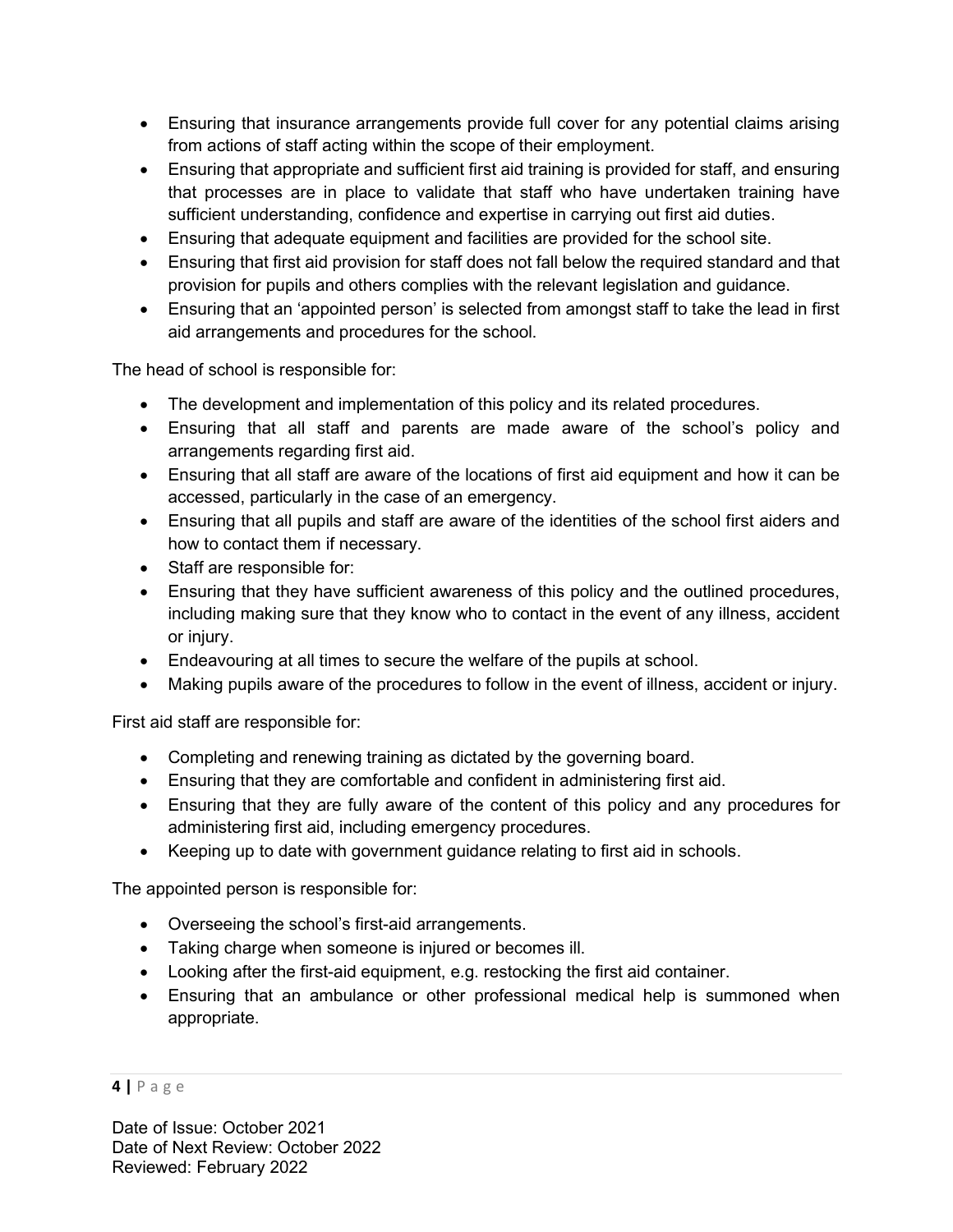- Partaking in emergency first aid training, and refresher training where appropriate, to ensure they have knowledge of:
	- What to do in an emergency.
	- Cardiopulmonary resuscitation.
	- First aid for the unconscious casualty.
	- First aid for the wounded or bleeding.
	- Maintaining injury and illness records as required.

#### 3. First aid provision

The school will routinely re-evaluate its first aid arrangements, at least annually to ensure that these arrangements continue to be appropriate for hazards and risks on the school premises, the size of the school, the needs of any vulnerable individuals onsite, and the nature and distribution of pupils and staff throughout the school.

The school will have suitably stocked first aid boxes in line with the assessment of needs. Where there is no special risk identified, a minimum provision of first aid items will be as follows:

- A leaflet giving general advice on first aid
- 20 individually wrapped sterile adhesive dressings, of assorted sizes
- 2 sterile eye pads
- 2 individually wrapped triangular bandages, preferably sterile
- 6 safety pins
- 6 medium-sized (approximately 12cm x 12cm) individually wrapped sterile unmedicated wound dressings
- 2 large-sized (approximately 18cm x 18cm) individually wrapped sterile unmedicated wound dressings
- 3 pair of disposable gloves

All first aid containers will be identified by a white cross on a green background.

The appointed person will routinely examine the contents of first aid boxes, including any mobile first aid boxes for offsite use – these will be frequently checked and restocked as soon as possible after use. Items will be safely discarded after the expiry date has passed.

First aid boxes are in the following areas:

- The School Office (Kitchen)
- Dining Room
- First Aid Room
- Upstairs Corridor

#### 4. First aiders

#### 5 | P a g e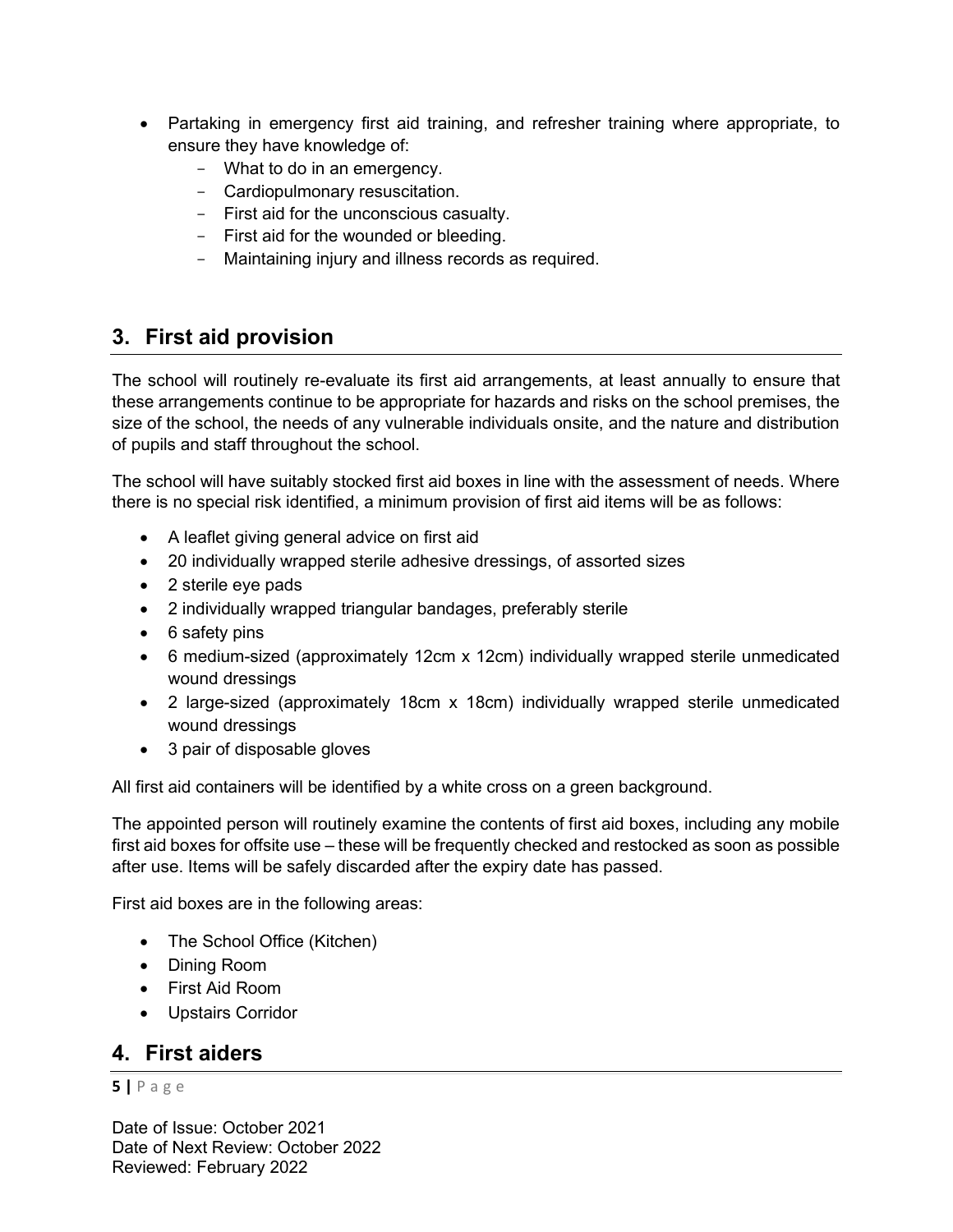The main duties of first aiders will be to administer immediate first aid to pupils, staff or visitors, and to ensure that an ambulance or other professional medical help is called when necessary.

The school will ensure that all first aiders hold a valid certificate of competence, issued by a HSEapproved organisation, and that refresher training and retesting of competence is arranged for first aiders within the school before certificates expire.

The school will be mindful that many standard first aid at work training courses do not include resuscitation procedures for children, and will consequently ensure that appropriate training is secured for first-aid personnel where this has not already been obtained.

First aiders will ensure that their first aid certificates are kept up-to-date through liaison with the SBM.

Each classroom's first aiders will be responsible for ensuring all first aid kits are properly stocked and maintained. The first aid appointed person will be responsible for maintaining supplies.

First aid notices will be clearly displayed throughout the school with information on the names and locations of first aiders to ensure that pupils and staff know who they must contact in the event of illness or injury.

| <b>Name</b>                      | <b>Contact</b>                               | <b>Location</b>  | Date of first aid<br>qualification |
|----------------------------------|----------------------------------------------|------------------|------------------------------------|
| <b>Name</b>                      | <b>Email address</b>                         | Location         | Date                               |
| <b>Lisa Maidment</b>             | Lisa.maidment@brightfuturescare.co.uk        | <b>Office</b>    | 17/12/2018                         |
| Lauren<br><b>Brownbill</b>       | Lauren.brownbill@brightfuturescare.co.<br>uk | <b>Classroom</b> | 07/10/2021                         |
| <b>Alicia Highton</b>            | Alicia.highton@brightfuturescare.co.uk       | <b>Classroom</b> | 22/07/2019                         |
| <b>Vicky Tijani</b>              | Vicky.tijani@brightfuturescare.co.uk         | <b>Office</b>    | 19/05/2021                         |
| <b>Emma Corby</b>                | Emma.corby@brightfuturescare.co.uk           | <b>Office</b>    | 28/10/2021                         |
| <b>Jordan Olmez</b>              | Jordan.olmez@brightfuturescare.co.uk         | <b>Classroom</b> |                                    |
| <b>Abigail</b><br><b>Hancock</b> | Abi.hancock@brightfuturescare.co.uk          | Office           |                                    |
| <b>Bryoni</b><br><b>Hampson</b>  | Bryoni.hampson@brightfuturescare.co.<br>uk   | <b>Classroom</b> |                                    |

The current first aid appointed person(s) are:

The school will ensure that there is always a sufficient number of first-aid personnel available on site at all times to provide adequate cover to all areas of the school.

All staff members will be made aware that agreeing to become a first aider for the school is strictly on a voluntary basis and that they should never feel pressured to take on this role.

6 | P a g e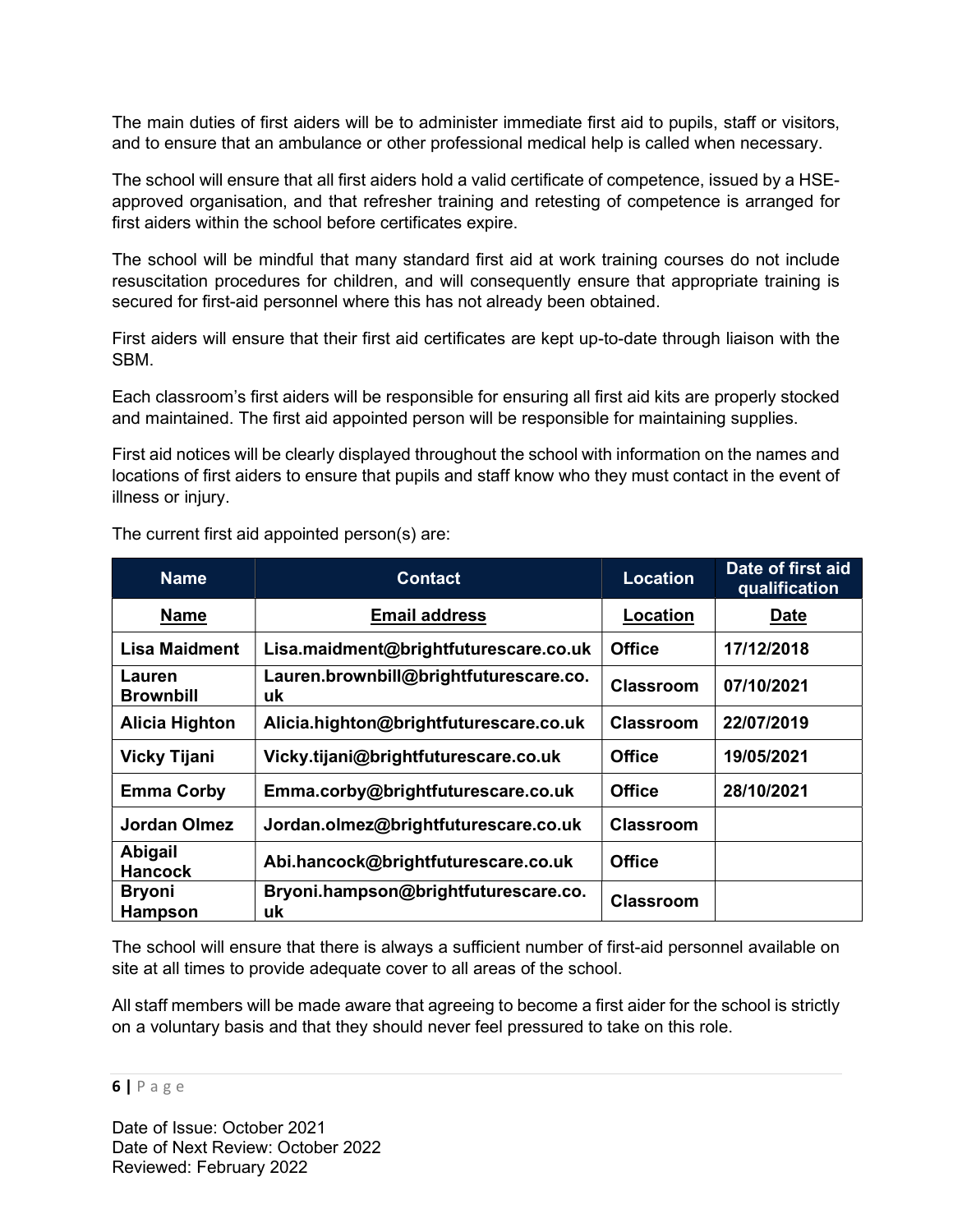When selecting first aiders, the school will follow the criteria laid out in government guidance, considering the individual's:

- Reliability and communication skills.
- Aptitude and ability to absorb new knowledge and learn new skills.
- Ability to cope with stressful and physically demanding emergency procedures.

The school will ensure that first aid training courses cover mental health in order to help them recognize the warning signs of mental ill health and to help them develop the skills required to approach and support someone, while keeping themselves safe. Students will be supported in accordance with the school's Social, Emotional and Mental Health (SEMH) Policy.

### 5. Automated external defibrillators (AEDs)

Ash Meadow School have an Automated External Defibrillator (AED) on site which is located in the school hallway/entrance.

Where the use of the AED is required, individuals will follow the step-by-step instructions displayed on the device. A general awareness briefing session, to promote the use of AEDs, will be provided to staff on an annual basis, and usually during an INSET session. Use of the AED will be promoted to students during PSHE lessons.

Staff onsite have been trained by an external company who provided the AED on how to use the AED and will have regular AED training through their First Aid refreshers.

### 6. Accommodation

The school's first aid room will be suitable to use as and when it is needed, and any additional medical accommodation will be available in accordance with the school's first aid needs assessment.

The first aid room will be used to enable the medical examination and treatment of students for the short-term care of sick or injured students. The first aid room includes a wash basin, shower room, a toilet and is accessible for wheelchair users.

The first aid room will not be used for teaching purposes.

The first aid room will:

- Be large enough to hold an examination or medical couch
- Have washable surfaces and adequate heating, ventilation and lighting.
- Be kept clean, tidy, accessible and available for use at all times when employees are at work.
- Have a sink with hot and cold running water.
- Be positioned as near as possible to a point of access for transport to hospital.
- Display a notice on the door which advises the names, locations and, if appropriate the contact details of first aiders.

7 | P a g e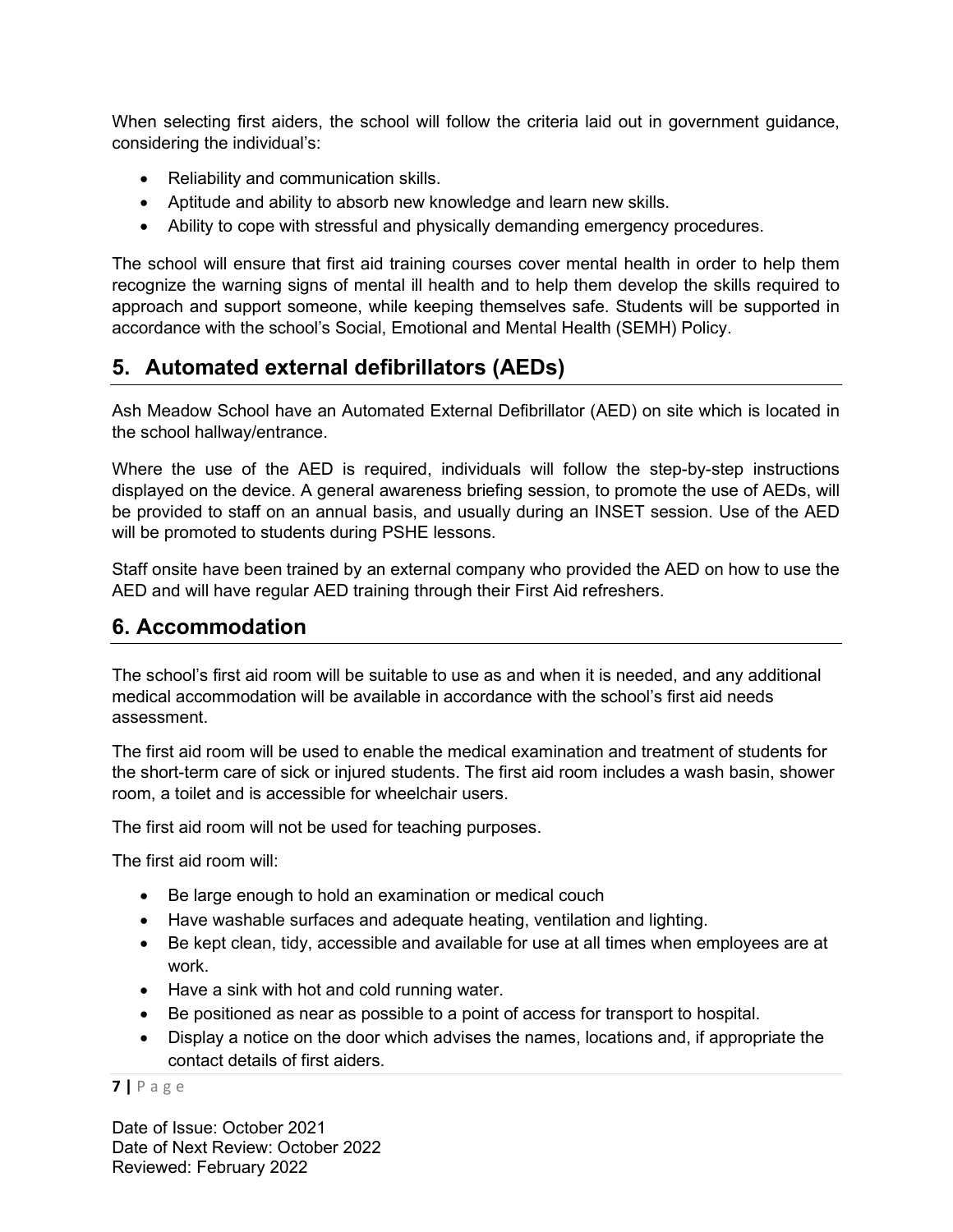# 7. Emergency procedures

If an incident, illness or injury occurs, the member of staff in charge will assess the situation and decide on the appropriate course of action, which may involve calling for an ambulance immediately or calling for a first aider.

If called, a first aider will assess the situation and take charge of first aider administration. If the first aider does not consider that they can adequately deal with the presenting condition by the administration of first aid, then they will arrange for the injured person to access appropriate medical treatment without delay.

Where an initial assessment by the first aider indicates a moderate to serious injury has been sustained, or the individual has become seriously unwell, a responding staff member will call 999 immediately.

Where necessary, a trained staff member will administer emergency help and first aid to all injured persons. The purpose of this is to keep the victim alive and, if possible, comfortable, before professional medical help arrives. In some situations, immediate action can prevent the accident from becoming increasingly serious, or from involving more victims.

Where the seriously injured or unwell individual is a pupil, the following process will be followed:

- A responding staff member calls 999 immediately and follows the instructions of the operator – this may include the administering of emergency first aid.
- Where an ambulance is required, a staff member accompanies the pupil in the ambulance and calls the pupil's parent as soon as possible to inform them of the course of action taken. The staff member remains with the pupil at the hospital until a parent arrives.
- Where an ambulance is not required, but medical attention is needed, the pupil is taken to a hospital or doctor in a staff car, accompanied by at least two staff members – one of whom to drive the car, and one of whom, a first aider, to sit with the pupil in the back seat and attend to their medical needs. The pupil's parent is called as soon as possible to inform them that this course of action has been taken, and at least one of the staff members remains with the pupil at the hospital or doctor's office until a parent arrives.
- The school will ensure that no further injury can result from any incidents that occur, either by making the scene of the incident safe, or (if they are fit to be moved) by removing injured persons from the scene.
- Responding staff members will see to any pupils who may have witnessed the incident or its aftermath and who may be worried or traumatised, despite not being directly involved. These pupils will be escorted from the scene of the incident and comforted. Younger or more vulnerable pupils may need parental support to be called immediately.

Once the above action has been taken, details of the incident will be reported promptly to:

#### 8 | P a g e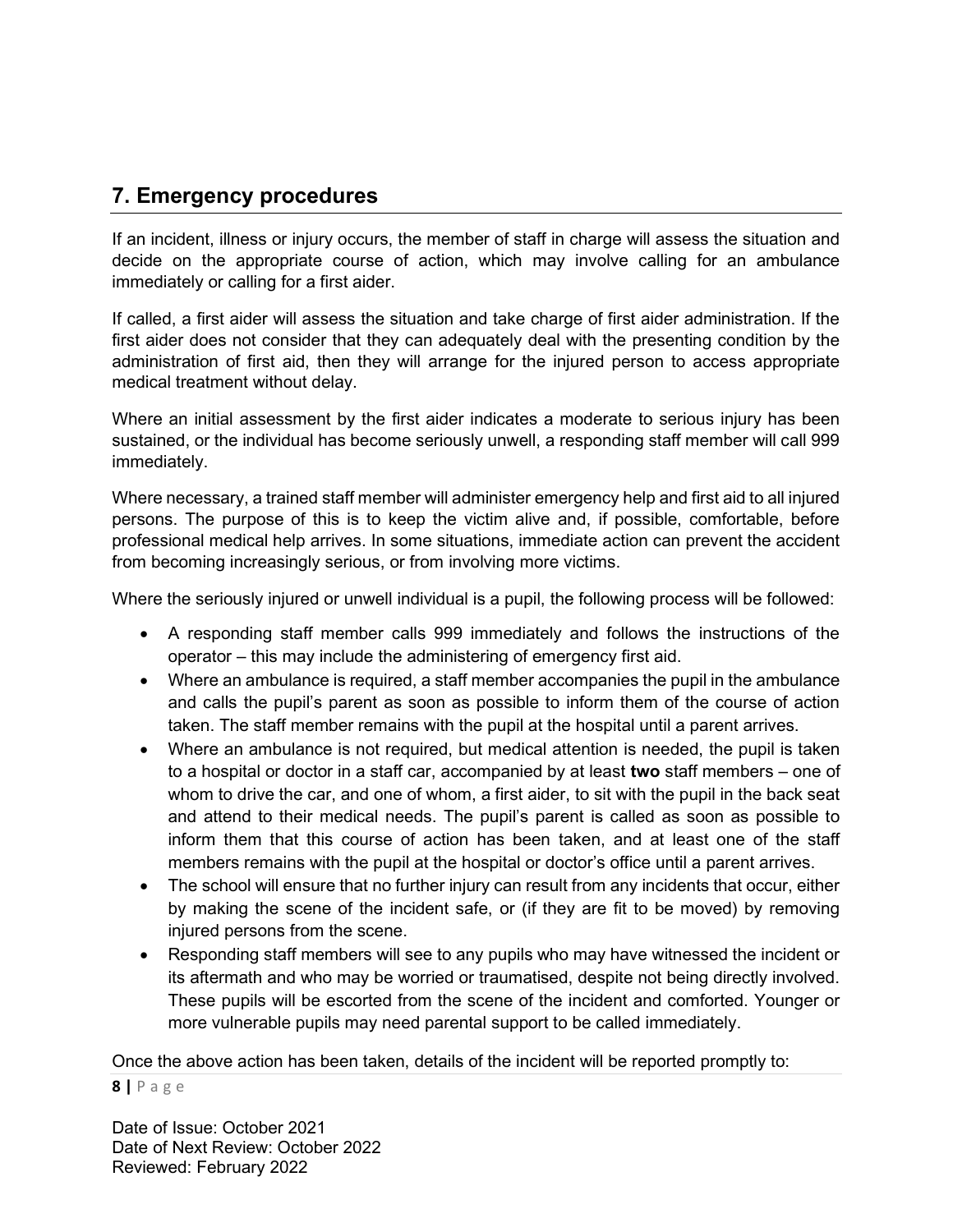- The head of school.
- The parents of the victim(s).

# 8. Reporting accidents and record keeping

In the event of incident or injury to a pupil, a parent will be informed as soon as practicable. In the event of a serious injury or an incident requiring emergency medical treatment, the pupil's class teacher will telephone the pupil's parents as soon as possible. Parents will be informed in writing of any injury to the head, whether minor or major, and be given guidance on the action to take if symptoms develop.

A list of emergency contacts will be kept at the school office.

The appointed person will ensure that records are kept of any injuries, accidents or illnesses, as well as any first aid treatment that is given – this will include:

- The date, time and place of the incident.
- The name and class of the injured or ill person.
- Details of the injury or illness and what first aid was given.
- What happened to the person immediately afterwards, e.g. whether they were sent home or went back to class.
- Name and signature of the first aider or person dealing with the incident.

The headteacher will ensure that any injury or accident that must be reported to the HSE or LA under RIDDOR obligations is reported in a timely and detailed manner.

All records will be filed and stored in line with the Record Management Policy.

### 9. Offsite visits and events

Before undertaking any offsite visits or events, the teacher organising the trip or event will assess the level of first aid provision required by undertaking a suitable and sufficient risk assessment of the visit or event and the persons involved.

For more information about the school's educational visit requirements, please see the Educational Visits and School Trips Policy

### 10. Storage of medication

Medicines will be stored securely and appropriately in accordance with individual product instructions, save where individual pupils have been given responsibility for keeping such equipment with them. Medicines will be stored in the original container in which they were dispensed, together with the prescriber's instructions for administration, and properly labelled, showing the name of the patient, the date of prescription and the date of expiry of the medicine.

9 | P a g e